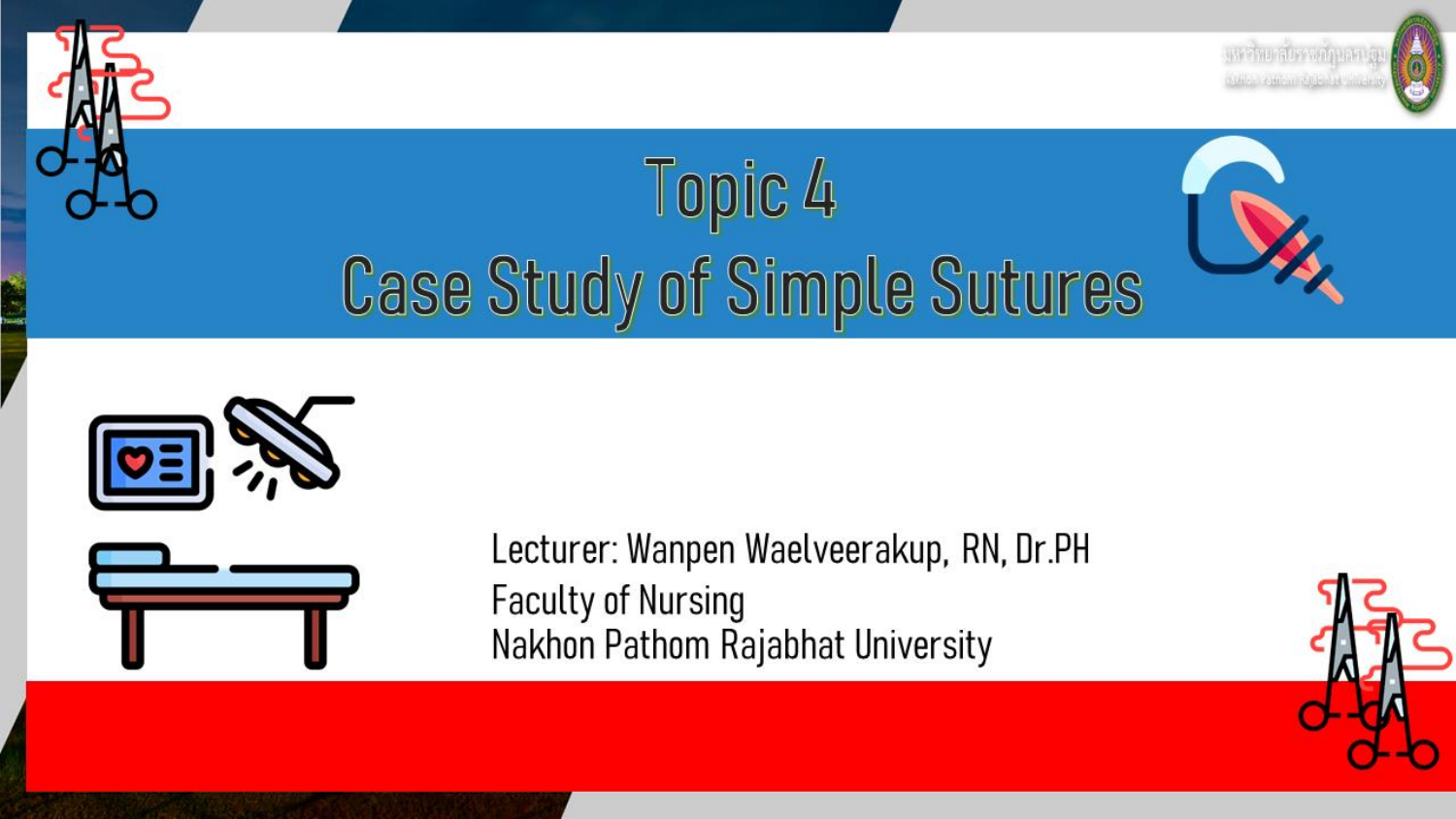

## **Lesson objectives**

#### **By the end of the topic students should be able to:-**

- $\triangleright$  describe how to preform simple suture
- $\triangleright$  provide primary medical prescription according to context of a case study

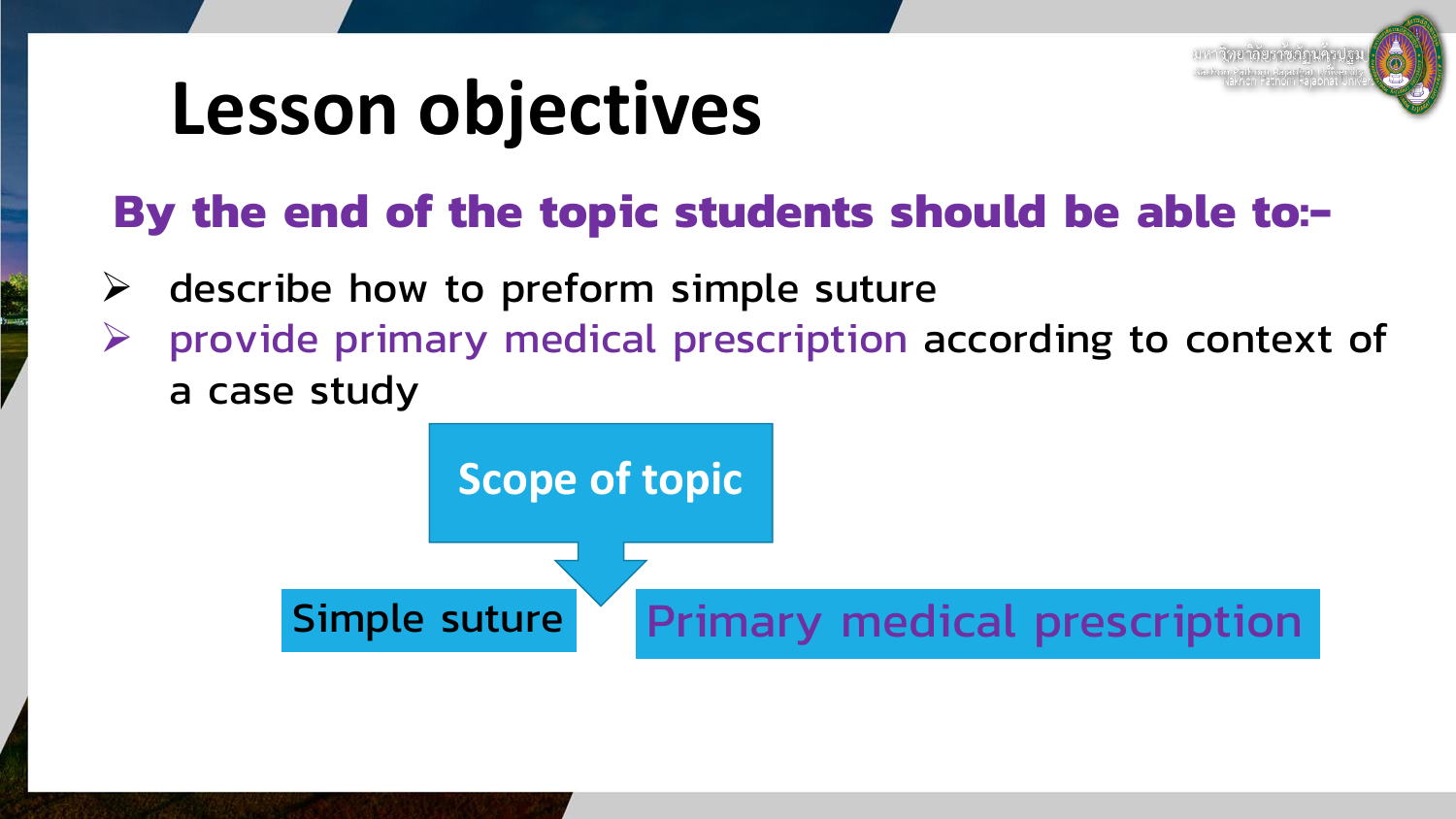

# **Case study**

- $\triangleright$  A 22-year-old male presents to the emergency department by oneself.
- $\triangleright$  He is bleeding from the volar aspect of his right forearm. He had a car accident and the object in his vehicle sharps and injures his forearm for 4 hours before.
- $\triangleright$  He denies head injury or other blunt trauma.
- $\triangleright$  He is allergic to penicillin.
- $\triangleright$  He has injected a full of course of tetanus toxoid 3 years ago.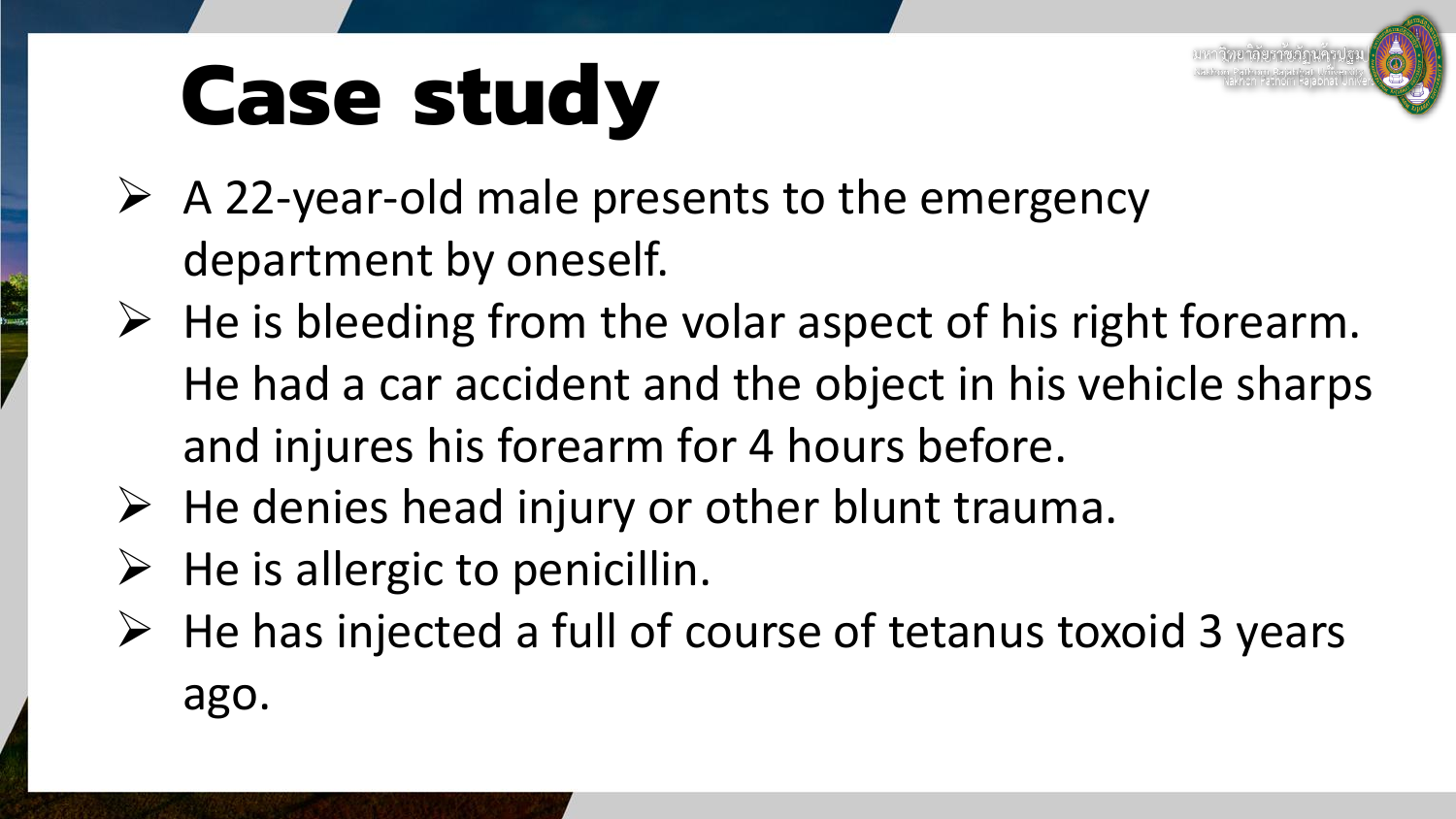# **Case study : PE**

- $\triangle$  The patient is awake, alert,
- $\cdot$  **The patient's temperature is 36.6 °C, BP=130/80 mmHg**
- ❖ Her heart rate is 82, respiratory rate is 18,
- $\lozenge$  The patient's heart has regular rate and rhythm,
- ❖ His lungs are clear to auscultation bilaterally.
	- There are no wheezes, or gallops.
- $\lozenge$  On the right forearm, there is a lacerated wound size 0.5x5x1 CMs.
- $\triangle$  The right forearm swelling and bleeding but no limited of range of motion.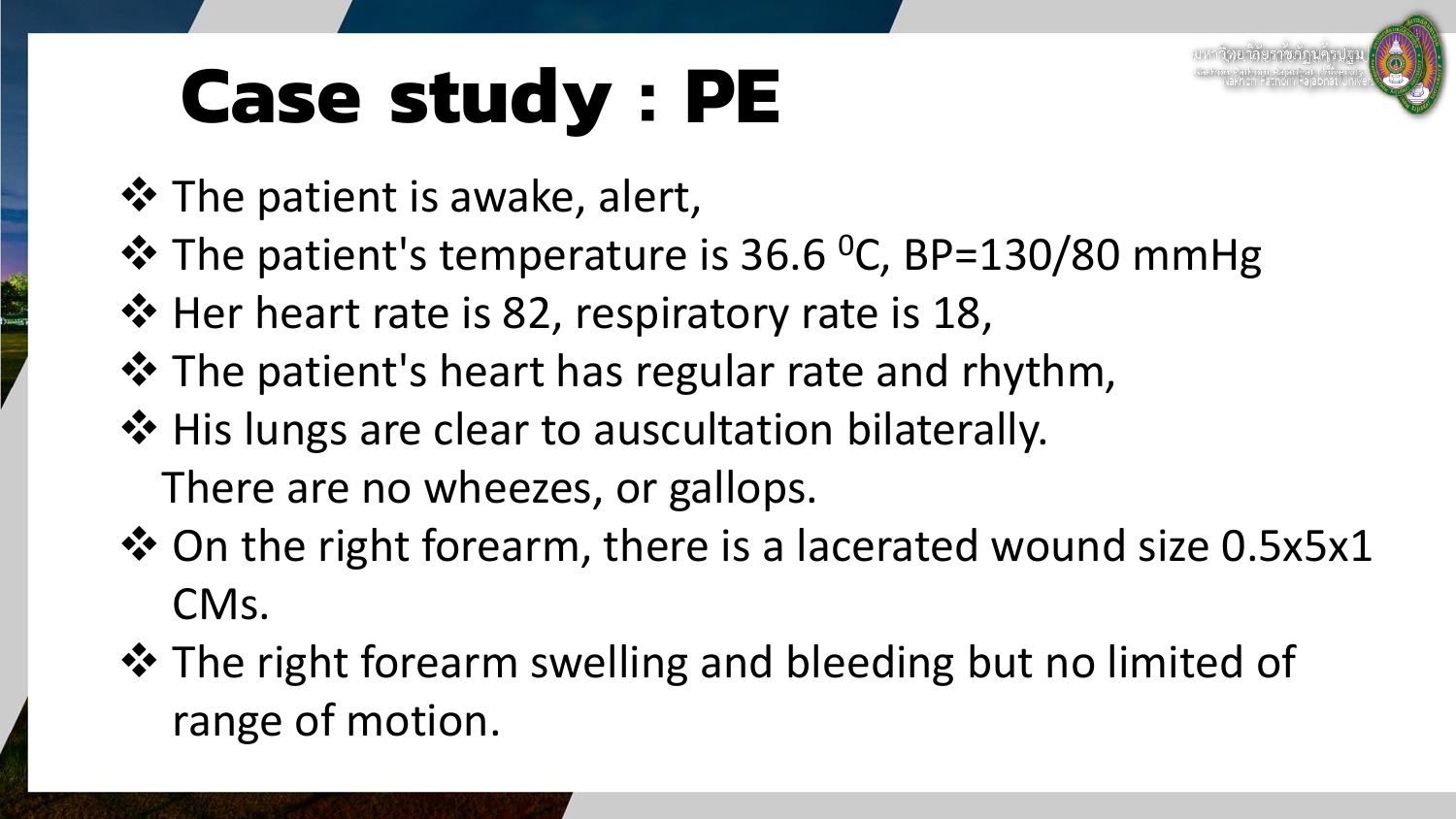

#### **Problems : signs & symptoms**

#### extract

- Lacerated wound size 0.5x5x1 CMs. for 4 hours
- $\dots$  **Right forearm swelling and (** bleeding
- **❖ Penicillin sensitivity**
- ❖ Injected tetanus toxoid for 3 years ago

# **Caring procedures**

- Close wound:
	- simple suture
- Stop bleeding, clean and close wound
- Avoiding prescription Penicillin
- Activation vaccine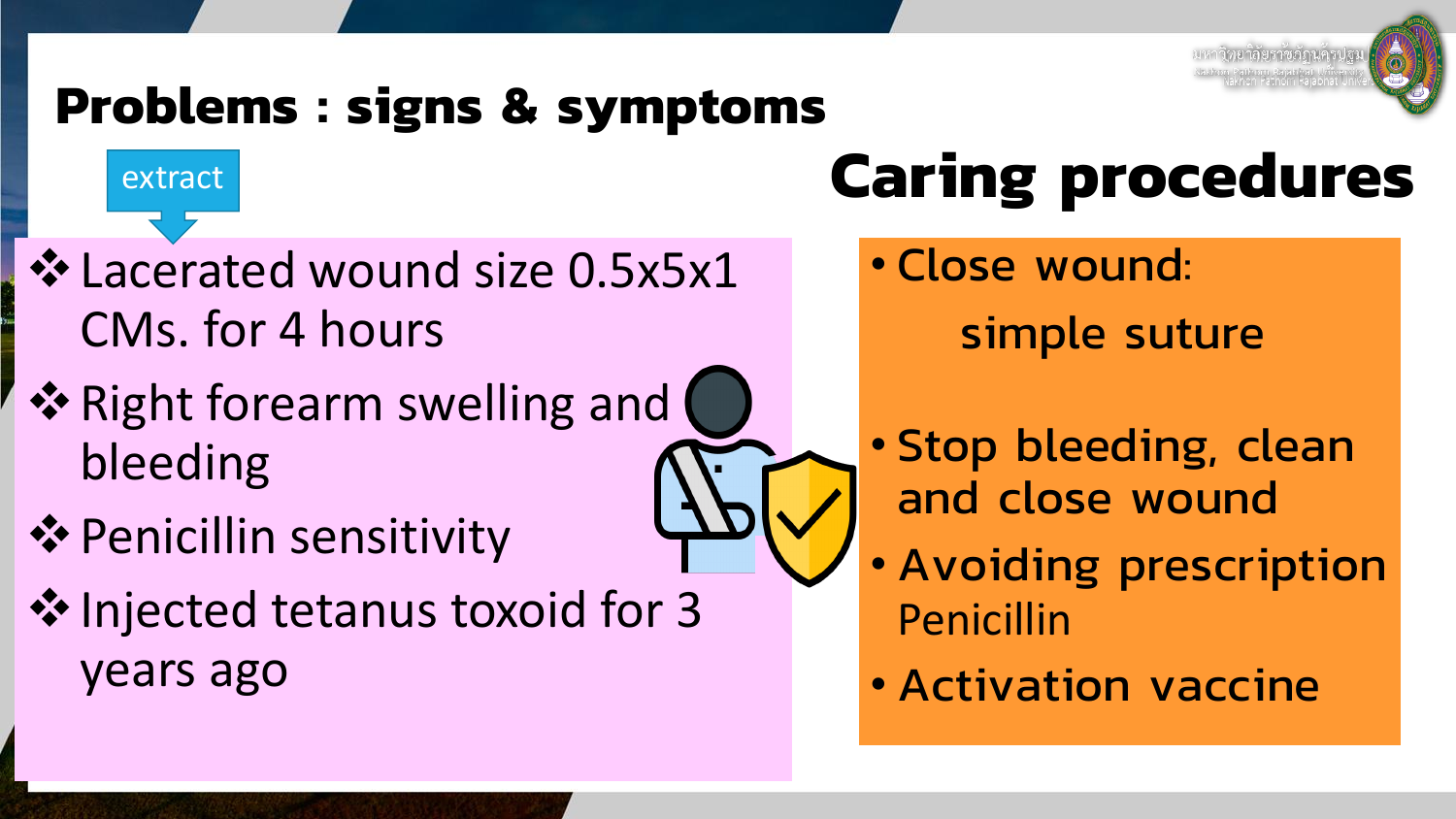#### SCOPE OF PRACTICE



### **Simple suture** – is used to close wounds using a suture.

#### [https://www.youtube.com/watch?v=z8oWv-nVO6g](https://www.microsoft.com/en-us/iegallery)



Picture available from https://jamaicahospital.org/newsletter/wpcontent/ uploads/2016/04/Sutures.jpg

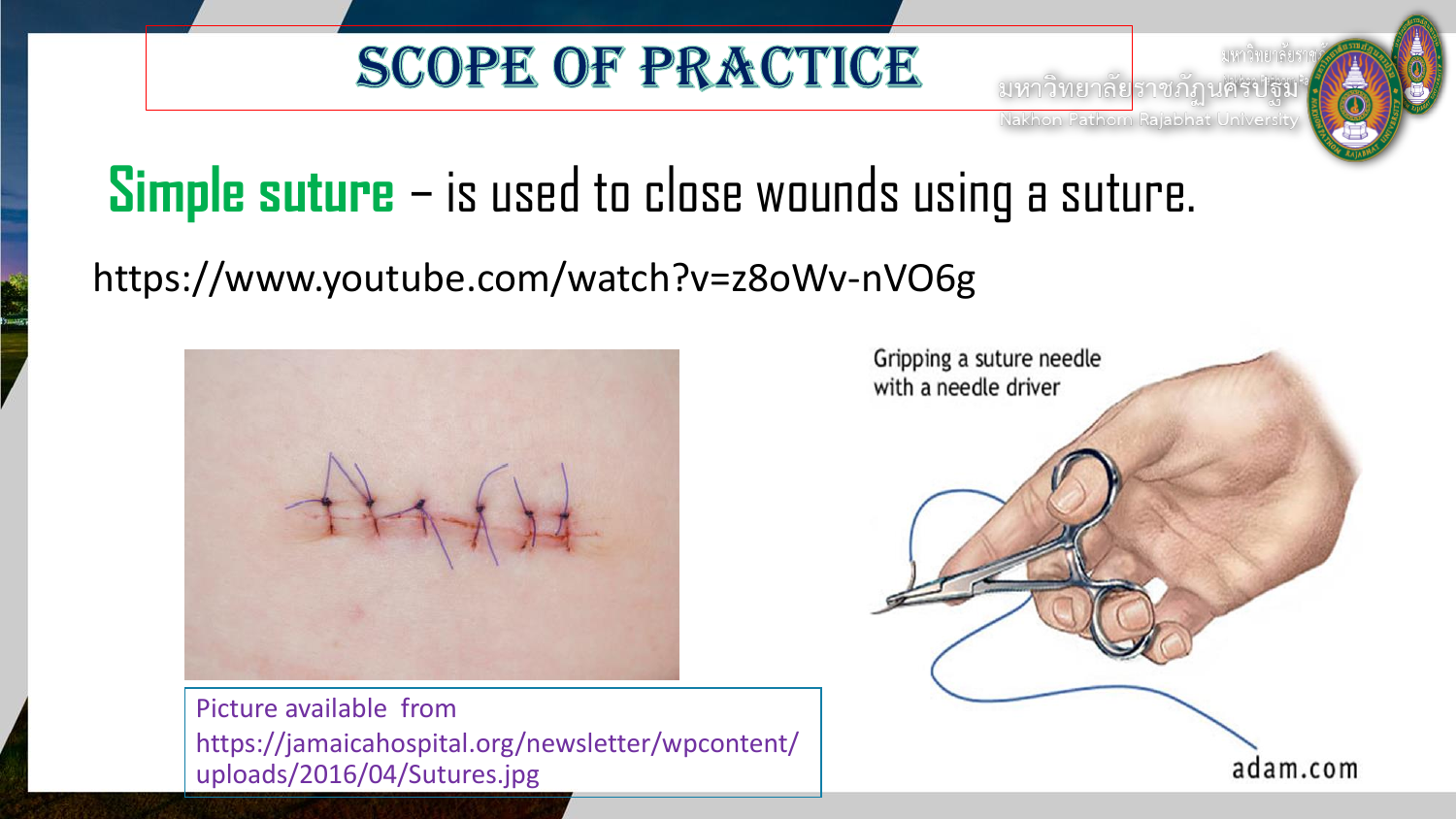

# Simple Suture Demonstration

š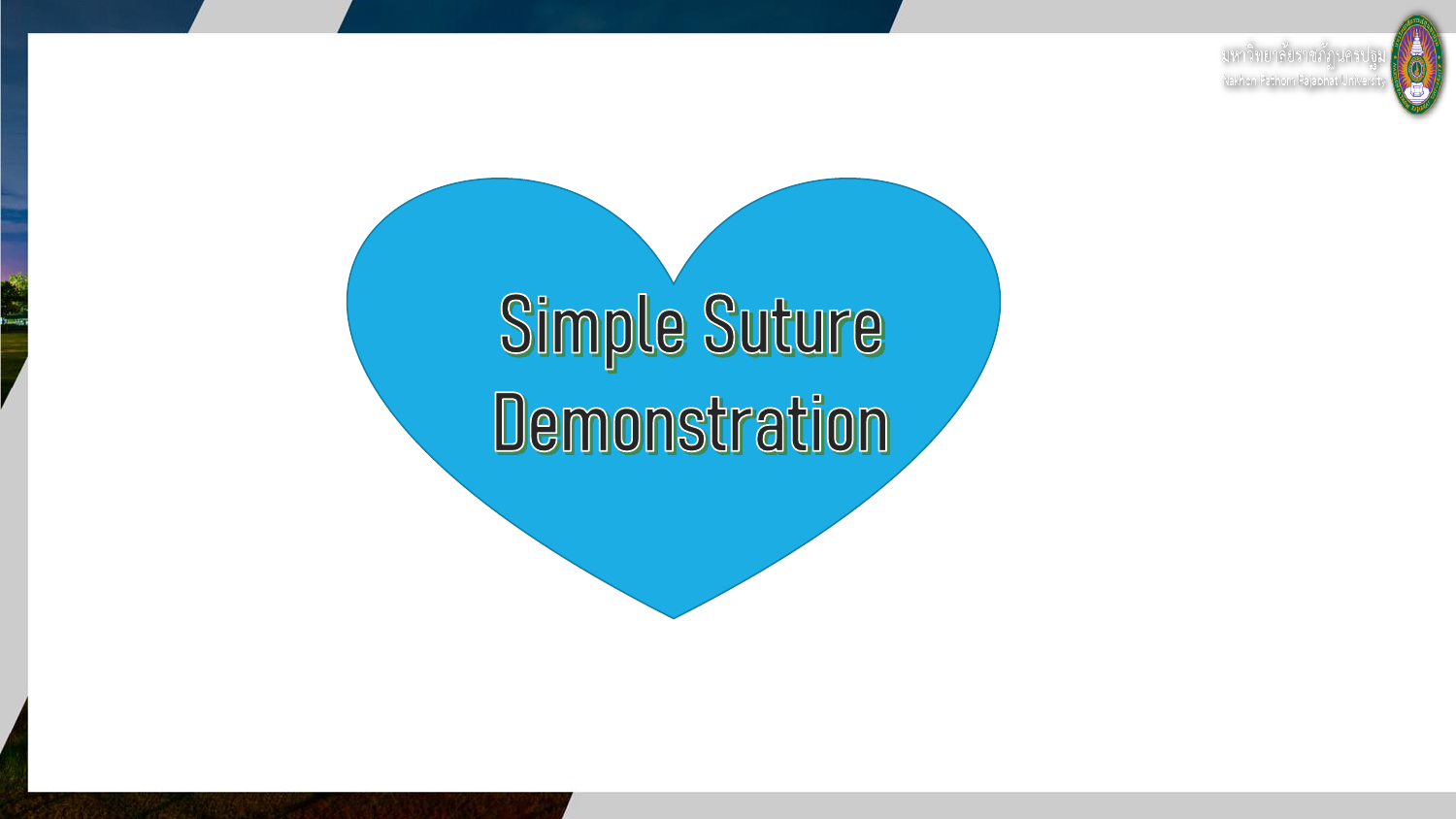

#### **Medication Treatment**

Injection tetanus toxoid for 1 dose

Take home medication: Penicillin sensitivity

Antibiotic for 5 days:

Roxithromycin sig 300 mg per oral once time per day or divided into 2 times a day on an empty stomach.

 $\triangleright$  Pain killer : Paracetamol (500 mg) sig 1 tab prn. for pain or fever q 6-8 hrs.

Goldberg C., (2018). Practical Guide to Clinical Medicine.

Available from<https://meded.ucsd.edu/clinicalmed/history.html>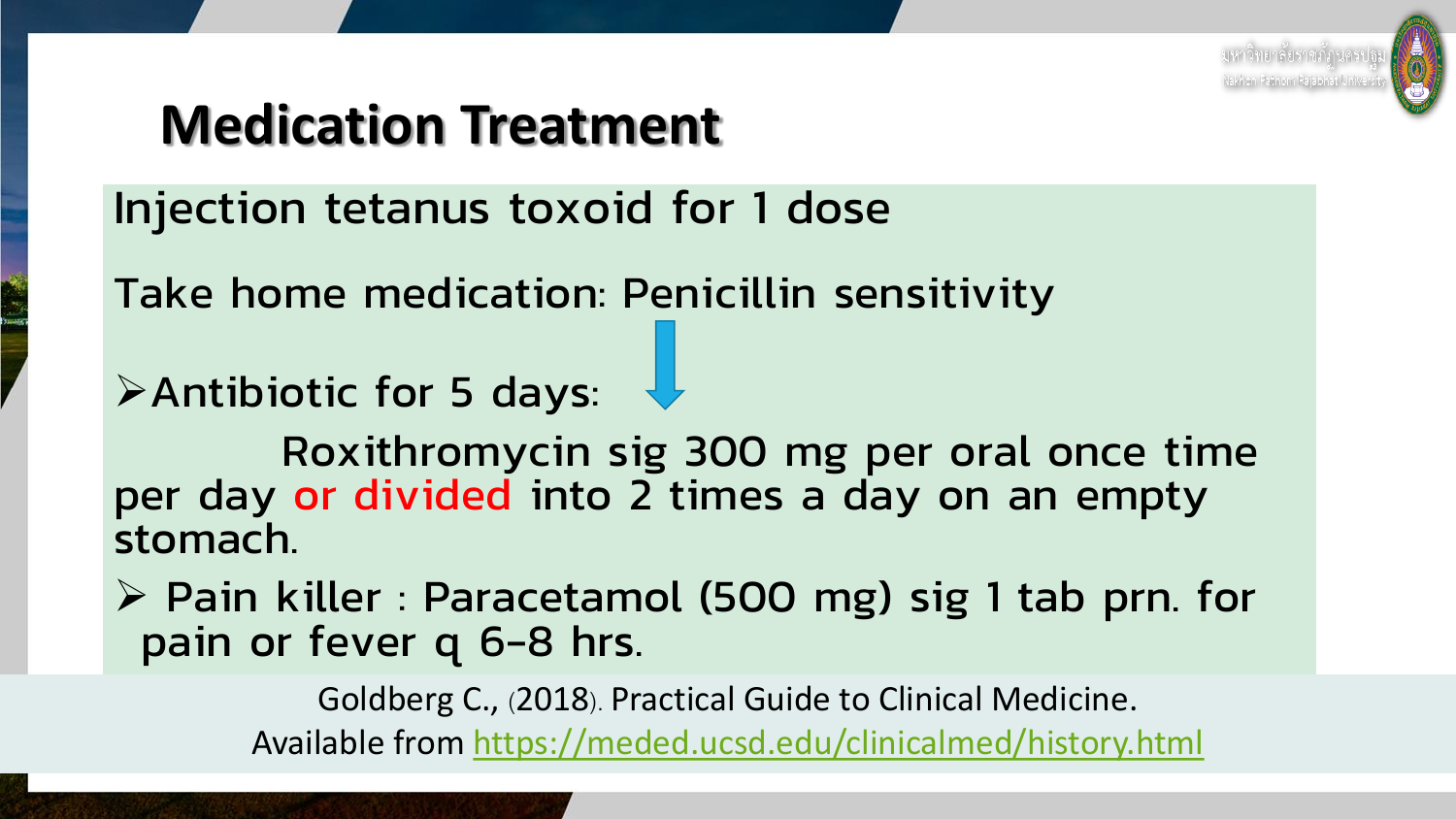

## **Summary**

- $\triangleright$  A patient with a lacerated wound from a car accident for 4 hours before admission
- $\triangleright$  The wound was cared for by performing basic sutures that help to stop bleeding and promote healing of the wound.
- $\triangleright$  The primary medical prescriptions and care for a client are antibiotics for 5 days and pain killer.
- $\triangleright$  To prevents tetanus, the tetanus toxoid vaccine was injected.